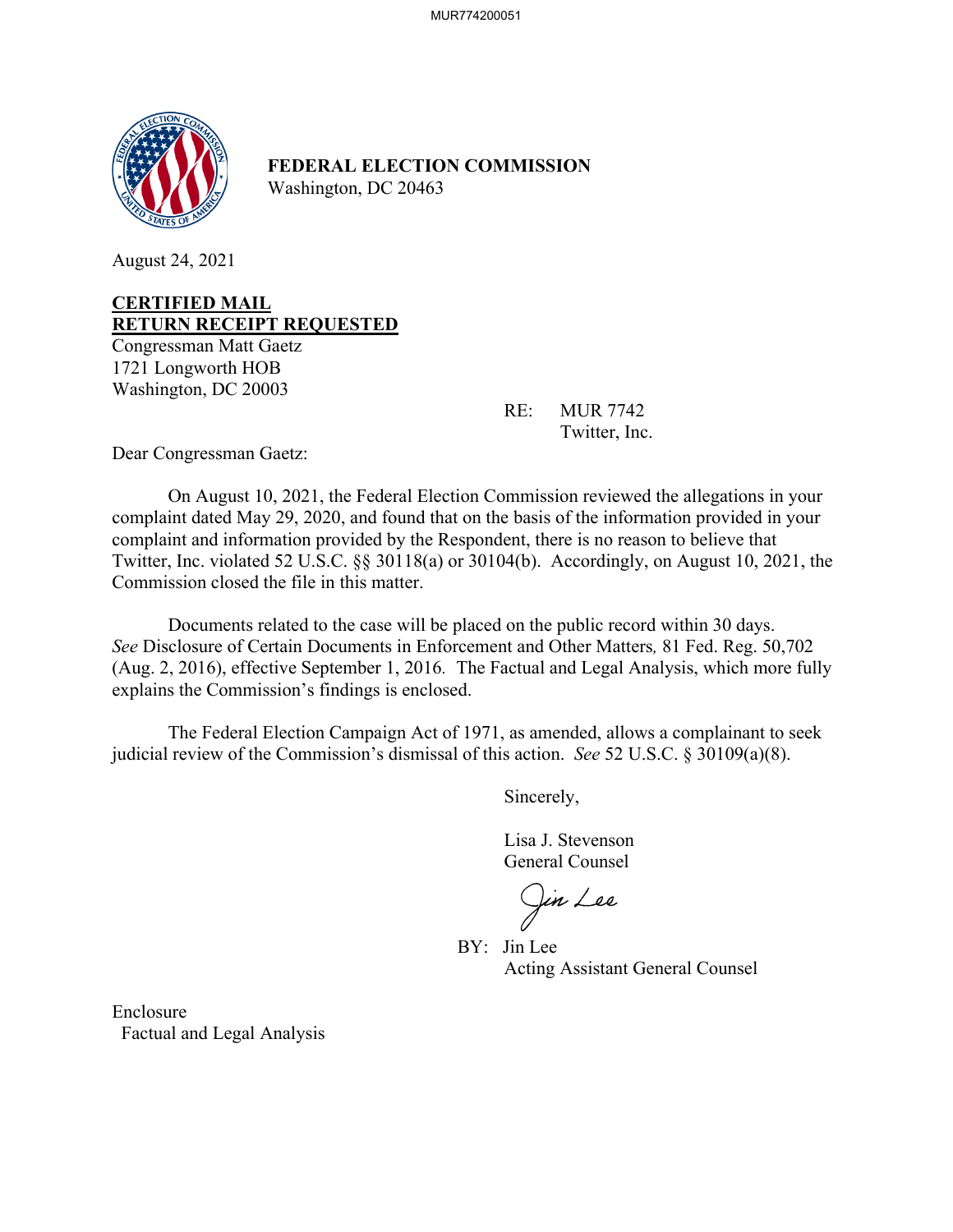# 1 **FEDERAL ELECTION COMMISSION** 3 **FACTUAL AND LEGAL ANALYSIS**

### RESPONDENT: Twitter, Inc. MUR 7742

### 9 **I. INTRODUCTION**

 $\frac{2}{3}$ 

 4 5  $\frac{6}{7}$ 

8

10 The Complaint alleges that social media platform Twitter, Inc. ("Twitter") violated the 11 Federal Election Campaign Act of 1971, as amended (the "Act"), by making either prohibited 12 corporate contributions or undisclosed independent expenditures. Specifically, the Complaint 13 alleges that Twitter sought to influence the 2020 Presidential election by adding a "fact check" 14 icon to two of President Donald J. Trump's tweets as well as links to information regarding the [1](#page-1-0)5 accuracy of the statements in Trump's tweets.<sup>1</sup> The Complaint also argues that Twitter, as a 16 platform for political debate, falls within the scope of the Commission's debate regulations and 17 that Twitter failed to use objective criteria for selecting participants as it was required to  $\delta$ . 18 Accordingly, the Complaint alleges that Twitter's costs in fact-checking Trump's tweets 19 constitute prohibited in-kind contributions.<sup>3</sup> In the alternative, the Complaint alleges that Twitter 20 "expressly advocat[ed]" against Trump's reelection through its "fact checks" and, in so doing, 21 made unreported independent expenditures.<sup>[4](#page-1-3)</sup>

22 Twitter filed a Response arguing that it added the "fact checks" for commercial reasons 23 and not for the purpose of influencing a federal election.<sup>[5](#page-1-4)</sup> In addition, Twitter argues that:

<span id="page-1-0"></span><sup>1</sup> Compl. at 12-15 (May 29, 2020).

<span id="page-1-1"></span><sup>2</sup> *Id*. at 2.

<span id="page-1-2"></span><sup>3</sup> *Id.* at 12-14.

<span id="page-1-3"></span><sup>4</sup> *Id.* at 14-15.

<span id="page-1-4"></span><sup>5</sup> Resp. at 1-2, 10-12 (July 20, 2020).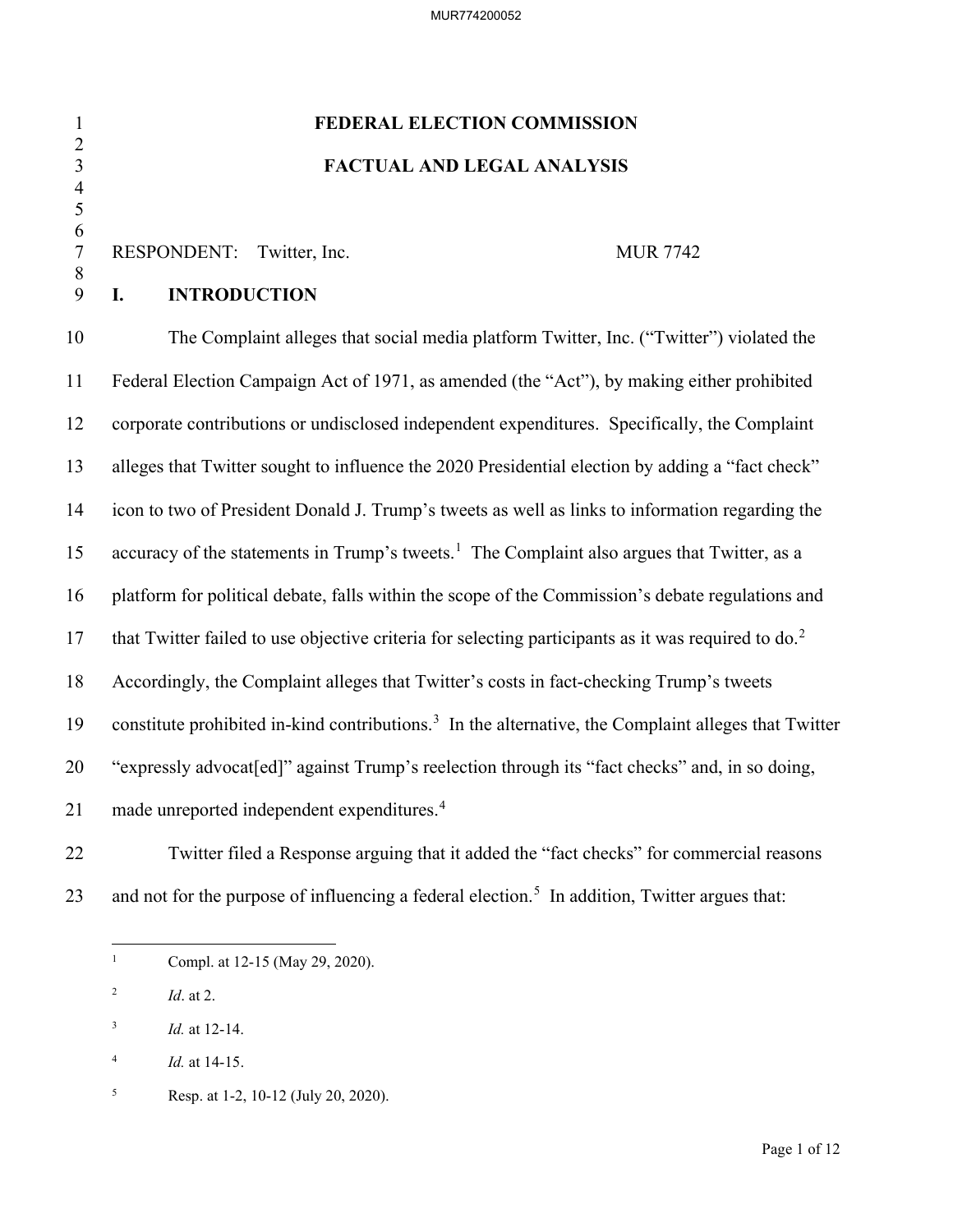(1) the "fact checks" qualify for the media exemption;  $(2)$  the "fact checks" do not meet the 2 definition of a contribution because Twitter offers its services for free and there are no 3 allegations that Twitter engaged in coordination with any of Trump's opponents;<sup>[7](#page-2-1)</sup> and (3) its 4 course of conduct was generally protected by the First Amendment.<sup>[8](#page-2-2)</sup> 5 As discussed below, the available information indicates that Twitter's costs to implement 6 the "fact check" feature could not have resulted in an in-kind contribution because the "fact 7 checks" at issue do not meet the definitions of electioneering communications or public 8 communications and because there is no indication that Twitter acted in coordination with any 9 federal candidate or committee. Further, because Twitter's communications in connection with 10 the "fact checks" did not expressly advocate the election or defeat of a federal candidate, its 11 implementation costs were not independent expenditures. Accordingly, there is no reason to 12 believe that Twitter violated 52 U.S.C. § 30118(a) by making prohibited in-kind contributions or 13 52 U.S.C. § 30104(c) by failing to disclose independent expenditures.

### 14 **II. FACTUAL BACKGROUND**

15 Founded in 2007, Twitter is a large web-based social networking platform that allows 16 users to publicly communicate for free in messages of up to 280 characters.<sup>[9](#page-2-3)</sup> Twitter states that 17 all 100 United States Senators, 50 state governors, and nearly every member of the U.S. House

<span id="page-2-2"></span>8 *Id*. at 14.

<span id="page-2-0"></span><sup>6</sup> *Id*. at 12-13.

<span id="page-2-1"></span><sup>7</sup> *Id*. at 13-14.

<span id="page-2-3"></span><sup>9</sup> *Id*. at 2.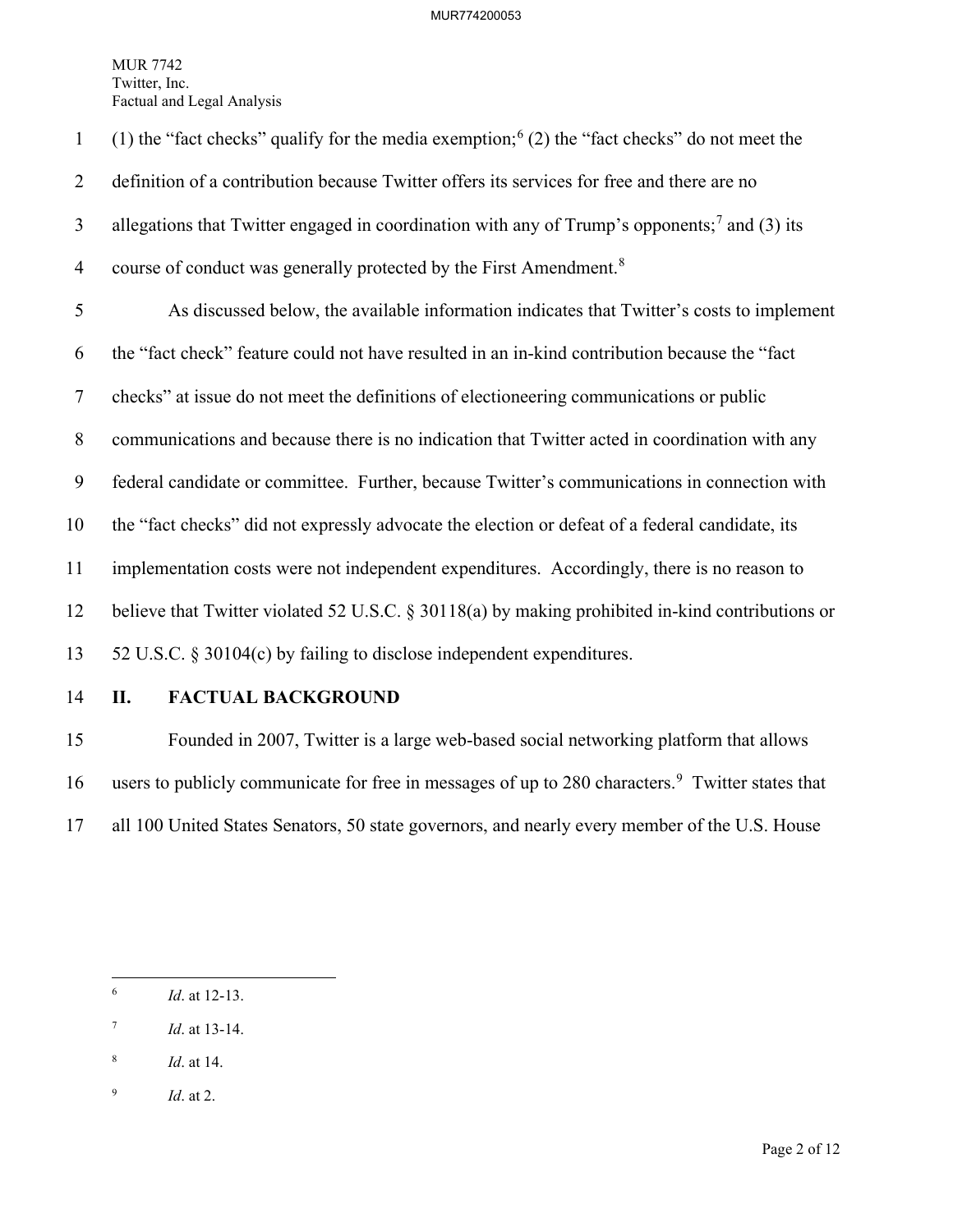| $\mathbf{1}$   | of Representatives have Twitter accounts. <sup>10</sup> In addition, Twitter states that it has "166 million    |
|----------------|-----------------------------------------------------------------------------------------------------------------|
| $\overline{2}$ | monetizable daily active users" and had revenue of \$800 million in the first quarter of 2020. <sup>11</sup>    |
| 3              | According to Twitter, one of its most important challenges in recent years has been "to                         |
| $\overline{4}$ | combat the spread of misinformation on its platform," which has put Twitter in a position of                    |
| 5              | "trying to strike a balance between free expression and preventing the spread of misleading                     |
| 6              | information." <sup>12</sup> As a result, Twitter has taken steps to limit misinformation on its platform. For   |
| $\tau$         | example, in late 2019, Twitter banned all political advertising from its service. <sup>13</sup> Furthermore, in |
| $\,8\,$        | response to misinformation about the COVID-19 pandemic, on May 11, 2020, Twitter                                |
| 9              | announced that it was "introducing new labels and warning messages that will provide additional                 |
| 10             | context and information on some Tweets containing disputed or misleading information related                    |
| 11             | to COVID-19." <sup>14</sup> Also in May 2020, Twitter expanded its existing "Election Integrity Policy"         |
| 12             | by making it a "Civic Integrity Policy," both of which broadly forbid the use of Twitter's                      |
| 13             | services for the purpose of posting misleading information about voting. <sup>15</sup> The Civic Integrity      |
| 14             | Policy begins with a bold-faced warning:                                                                        |
| 15             | You may not use Twitter's services for the purpose of manipulating or                                           |

16 **interfering in elections or other civic processes. This includes posting** 

<span id="page-3-4"></span><sup>14</sup> Twitter, "Updating our approach to misleading information." (May 11, 2020), [https://blog.twitter.com/en\\_us/topics/product/2020/updating-our-approach-to-misleading-information.html.](https://blog.twitter.com/en_us/topics/product/2020/updating-our-approach-to-misleading-information.html)

<span id="page-3-5"></span>15 Resp. at 7, n.36.

<span id="page-3-0"></span><sup>10</sup> *Id*.

<span id="page-3-1"></span><sup>11</sup> *Id*.

<span id="page-3-2"></span><sup>12</sup> *Id*. at 4 (quoting Queenie Wong, *Political Ads Put Twitter, Facebook and Google in a Bind. Here's Why*, CNET (May 18, 2020), https://www.cnet.com/features/political-ads-put-twitter-facebook-and-google-in-a-bindheres-why).

<span id="page-3-3"></span><sup>13</sup> *Id*. (citing Rachel Lerman and Barbara Ortuatay, *Twitter Bans Political Ads Ahead of 2020 Election*, ASSOCIATED PRESS (Oct. 30, 2019), https://apnews.com/63057938a5b64d3592f800de19f443bc).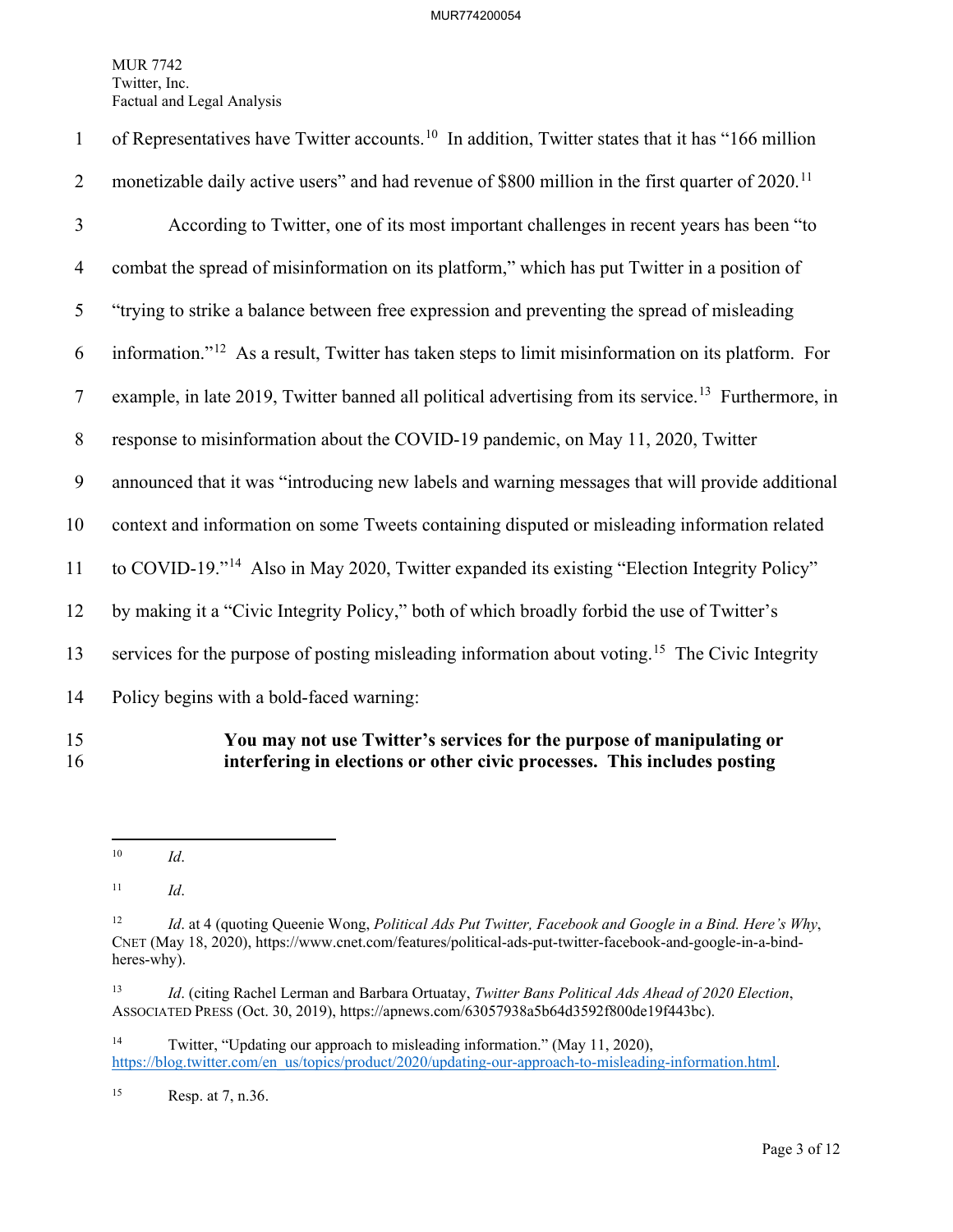<span id="page-4-0"></span>

| $\mathbf{1}$<br>$\overline{2}$ | or sharing content that may suppress participation or mislead people<br>about when, where, or how to participate in a civic process. $16$ |
|--------------------------------|-------------------------------------------------------------------------------------------------------------------------------------------|
| 3                              | The policy goes on to describe the types of behavior Twitter intended to prohibit, including the                                          |
| 4                              | posting of misleading information about how to participate in an election as well as posts                                                |
| 5                              | attempting to increase voter suppression and intimidate voters. <sup>17</sup>                                                             |
| 6                              | On May 26, 2020, Trump posted two tweets asserting that the use of mail-in ballots                                                        |
| 7                              | would lead to voter fraud, calling particular attention to the state of California. <sup>18</sup> In response,                            |
| 8                              | Twitter appended an exclamation-point icon with text reading "Get the facts about mail-in                                                 |
| 9                              | ballots" below both tweets. The tweets, which are no longer accessible, <sup>19</sup> appeared as seen                                    |
| 10                             | below:                                                                                                                                    |

<span id="page-4-1"></span><sup>&</sup>lt;sup>16</sup> *Id.* at 5. The current version of Twitter's Civic Integrity Policy also includes a warning that "we may label and reduce the visibility of Tweets containing false or misleading information about civic processes in order to provide additional context." Twitter, "Civic Integrity Policy." (Oct. 2020), [https://help.twitter.com/en/rules-and](https://help.twitter.com/en/rules-and-policies/election-integrity-policy)[policies/election-integrity-policy.](https://help.twitter.com/en/rules-and-policies/election-integrity-policy)

<span id="page-4-2"></span> $17$  Resp. at 5-6.

<span id="page-4-3"></span><sup>18</sup> Twitter, @realDonaldTrump, May 26, 2020, 8:17am, <https://twitter.com/realDonaldTrump/status/1265255835124539392> (no longer available due to suspension of account; *see infra* n[.19\)](#page-4-0).

<span id="page-4-4"></span><sup>&</sup>lt;sup>19</sup> On January 8, 2021, Twitter permanently suspended Trump's account. Kate Conger and Mike Isaac, *Twitter Permanently Bans Trump, Capping Online Revolt*, N.Y. TIMES (Jan. 8, 2021), [https://www.nytimes.com/2021/01/08/technology/twitter-trump-suspended.html.](https://www.nytimes.com/2021/01/08/technology/twitter-trump-suspended.html) Accordingly, the Commission refers to these tweets and accompanying text and graphics as they existed at the time of the Complaint.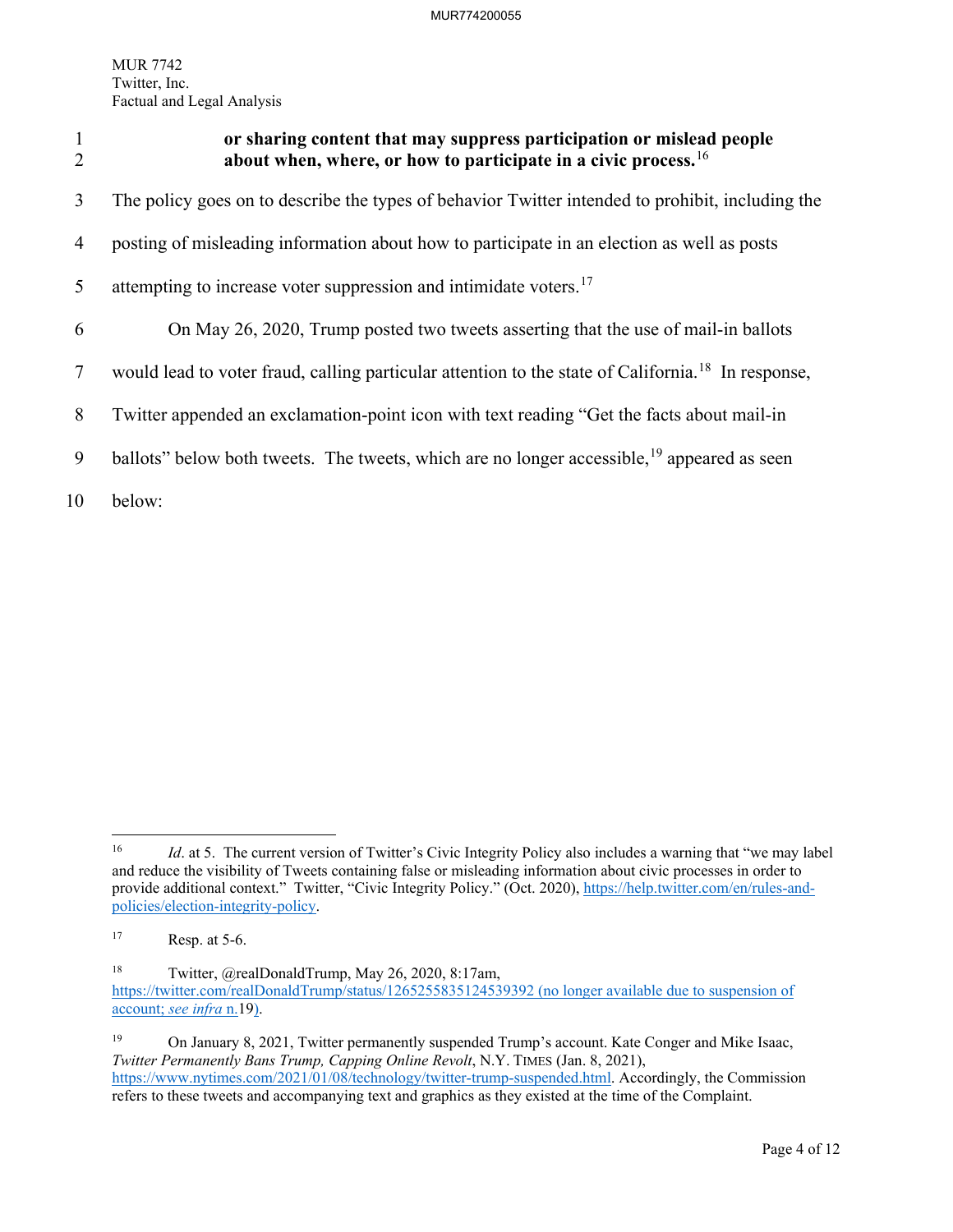

There is NO WAY (ZERO!) that Mail-In Ballots will be anything less than substantially fraudulent. Mail boxes will be robbed, ballots will be forged & even illegally printed out & fraudulently signed. The Governor of California is sending Ballots to millions of people, anyone.....



- 2 When users clicked through these "fact check" links, they were presented with a short article that
- 3 appeared as follows:  $20$

1

<span id="page-5-0"></span><sup>&</sup>lt;sup>20</sup> Twitter, "Trump makes unsubstantiated claim that mail-in ballots will lead to voter fraud." (May 26, 2020), [https://twitter.com/i/events/1265330601034256384.](https://twitter.com/i/events/1265330601034256384)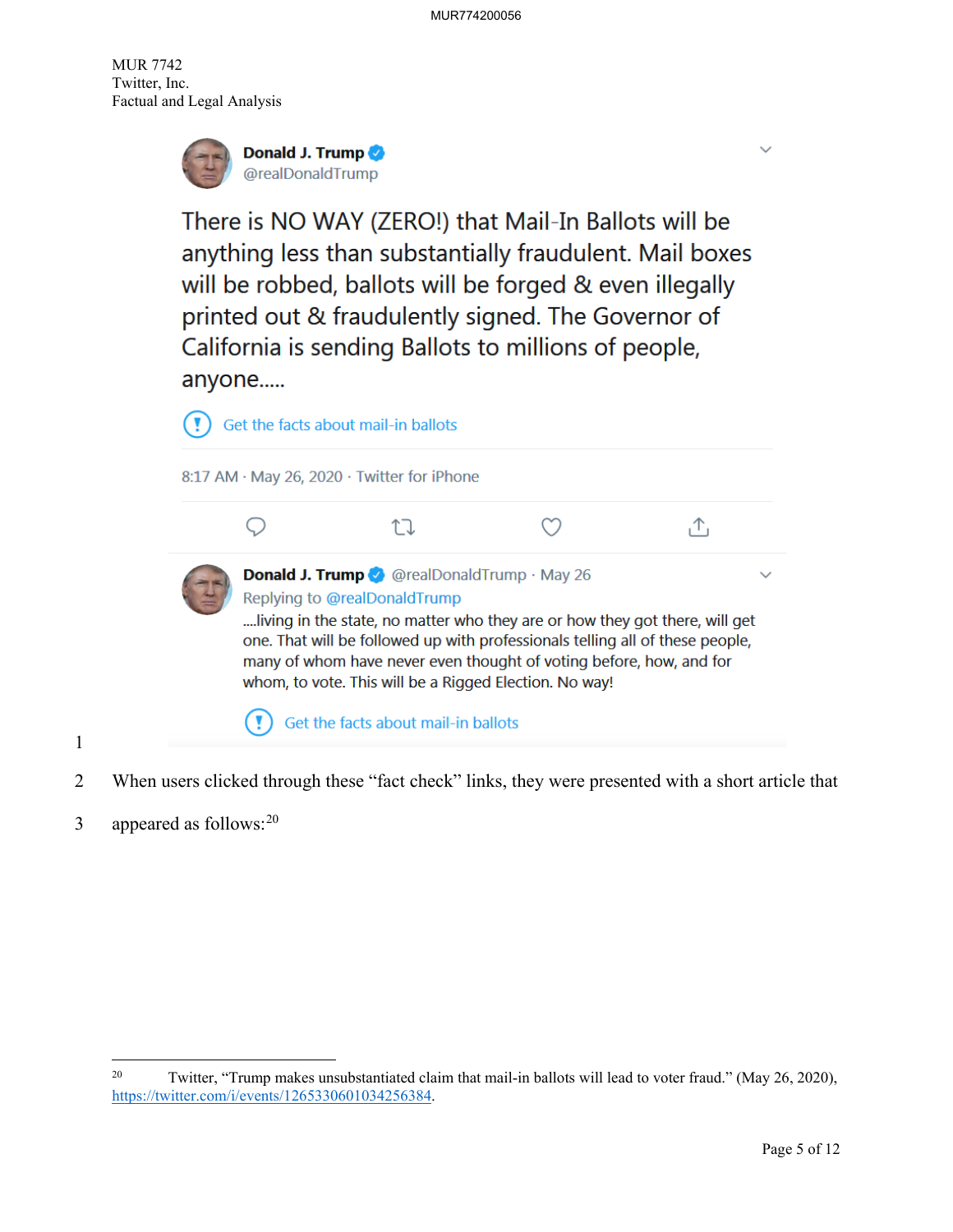1

## Trump makes unsubstantiated claim that mail-in ballots will lead to voter fraud

On Tuesday, President Trump made a series of claims about potential voter fraud after California Governor Gavin Newsom announced an effort to expand mail-in voting in California during the COVID-19 pandemic. These claims are unsubstantiated, according to CNN, Washington Post and others. Experts say mailin ballots are very rarely linked to voter fraud.

- 2 On the day after adding these labels and additional content, Twitter used its own account to
- 3 explain why it added the labels and information:
- 
- 4 We added a label to two @realDonaldTrump Tweets about California's vote-
- 5 by-mail plans as part of our efforts to enforce our civic integrity policy. We
- 6 believe those Tweets could confuse voters about what they need to do to
- $7$  receive a ballot and participate in the election process.<sup>[21](#page-6-0)</sup>
- 8 We also wanted to provide additional context and conversation with regard to
- 9 voter fraud and mail-in ballots. We have a range of remediations, and in some 10 cases we add labels that link to more context.<sup>[22](#page-6-1)</sup>
- 11 Following the 2020 general election, months after the Complaint was filed, Twitter again
- 12 added "fact check" labels to certain of Trump's tweets. $^{23}$  $^{23}$  $^{23}$
- 13 The Response primarily argues that Twitter undertook its labeling program and
- 14 labeled Trump's tweet for a commercial, rather than an electoral, purpose.<sup>[24](#page-6-3)</sup> Twitter
- 15 CEO Jack Dorsey told a Senate committee that the labeling program does not influence

<span id="page-6-0"></span><sup>&</sup>lt;sup>21</sup> Twitter,  $\omega$ TwitterSafety, May 27, 2020, 10:54 p.m., [https://twitter.com/TwitterSafety/status/1265838823663075341.](https://twitter.com/TwitterSafety/status/1265838823663075341)

<span id="page-6-1"></span><sup>&</sup>lt;sup>22</sup> Twitter, @TwitterSafety, May 27, 2020, 10:54 p.m., [https://twitter.com/TwitterSafety/status/1265838824451694597.](https://twitter.com/TwitterSafety/status/1265838824451694597)

<span id="page-6-2"></span><sup>23</sup> *See, e.g*., Twitter, @realDonaldTrump, Nov. 4, 12:49 a.m., [https://twitter.com/realDonaldTrump/status/1323864823680126977;](https://twitter.com/realDonaldTrump/status/1323864823680126977) Twitter, @realDonaldTrump, Nov. 4, 4:56 p.m., [https://twitter.com/realDonaldTrump/status/1324108206801563650.](https://twitter.com/realDonaldTrump/status/1324108206801563650)

<span id="page-6-3"></span><sup>24</sup> Resp. at 1-2, 10-12.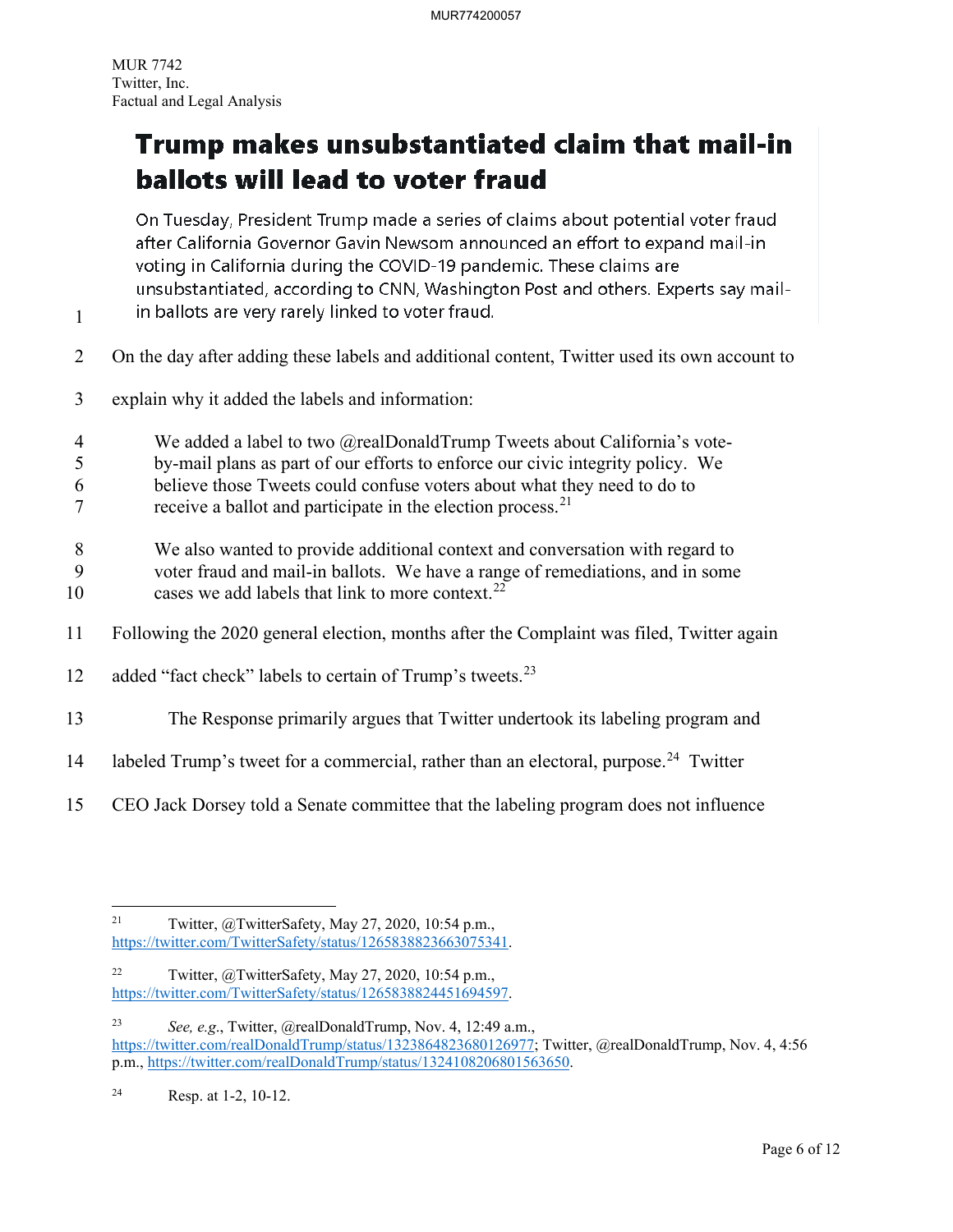#### MUR774200058

MUR 7742 Twitter, Inc. Factual and Legal Analysis

1 elections, but rather is there to "protect the conversation and the integrity of the

2 conversation around the elections." $2^{25}$  $2^{25}$  $2^{25}$ 

### 3 **III. LEGAL ANALYSIS**

### 4 **A. There is No Reason to Believe that Twitter Made a Prohibited in-Kind**  5 **Contribution**

6 The Act prohibits corporations from making contributions to federal candidates, and

7 likewise bars political committees, other than independent expenditure-only political committees

8 and committees with hybrid accounts, from knowingly accepting corporate contributions.<sup>[26](#page-7-1)</sup> The

9  $\text{term}$  "contribution" includes "all in-kind contributions."<sup>[27](#page-7-2)</sup> As most relevant here, in-kind

10 contributions include, *inter alia*, coordinated communications, subject to a three-part test

11 codified at 11 C.F.R. § 109.21, and coordinated expenditures, defined at 11 C.F.R. § 109.20(a).

12 Under the Commission's coordinated communications regulation, the communication at issue

13 must: (1) be paid for by a third party; (2) satisfy a "content" standard; and (3) satisfy a

<sup>14</sup> "conduct" standard.<sup>[28](#page-7-3)</sup> All three prongs are required in order for the communication to be

<span id="page-7-0"></span><sup>25</sup> Testimony of Jack Dorsey before the Senate Commerce Committee (Nov. 17, 2020); *see also* Resp. at 4 ("In response to this criticism and to further improve the health of the conversations on its platform, Twitter implemented new measures to prevent the dissemination of misinformation by political figures and about important social issues.").

<span id="page-7-1"></span><sup>26 52</sup> U.S.C. § 30118(a); 11 C.F.R. § 114.2(b), Note to Paragraph (b) (explaining that corporations and labor organizations may make contributions to nonconnected political committees that make only independent expenditures, or to separate accounts maintained by nonconnected political committees for making only independent expenditures).

<span id="page-7-2"></span><sup>27 11</sup> C.F.R. § 100.52(d); *see also* 52 U.S.C. § 30101(8)(A) (defining contribution as including "any gift, subscription, loan, advance, or deposit of money or anything of value made by any person for the purpose of influencing any election for Federal office").

<span id="page-7-3"></span><sup>&</sup>lt;sup>28</sup> 11 C.F.R. § 109.21. The content standards include: (1) a communication that is an electioneering communication; (2) a public communication that disseminates, distributes, or republishes campaign materials; (3) a public communication containing express advocacy; (4) a public communication that, in relevant part, refers to a clearly identified House or Senate candidate, and is publicly distributed or disseminated 90 days or fewer before a primary, general, or special election, and is directed to voters in the jurisdiction of the clearly identified candidate; and (5) a public communication that is the functional equivalent of express advocacy. *Id.* § 109.21(c).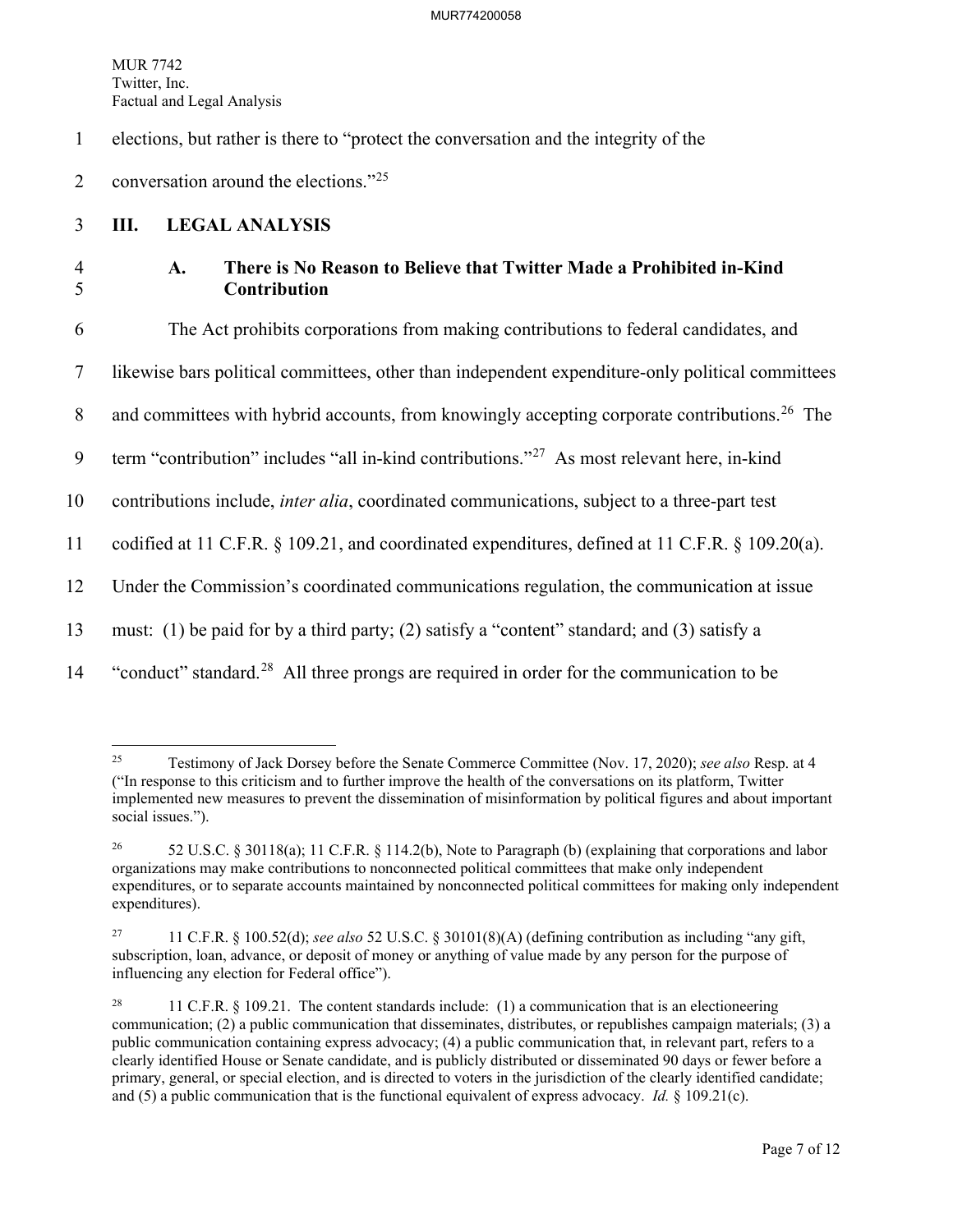1 considered a coordinated communication and treated as an in-kind contribution under the

2 regulations. $29$ 

3 Although the available information suggests that Twitter may have met the first prong by 4 expending corporate resources to add the "fact check" and accompanying article to Trump's 5 tweets, neither the "content" or the "conduct" prongs appear to be satisfied. The content 6 standards in the regulation require that a communication be either an "electioneering 7 communication" or a "public communication," neither of which appears to apply to Twitter's 8 activities or communications here.<sup>[30](#page-8-1)</sup> An electioneering communication is "any broadcast, cable, 9 or satellite communication" that refers to a "clearly identified candidate for Federal office," is 10 publicly distributed within a certain time before the election, depending on the office, and meets 11 certain requirements regarding the audience, depending on the office.<sup>[31](#page-8-2)</sup> Twitter's "fact checks" 12 of Trump's tweets were published on the internet, not distributed on broadcast, cable, or satellite, 13 and therefore do not legally qualify as electioneering communications. Alternatively, a public 14 communication is "a communication by means of any broadcast, cable, or satellite 15 communication, newspaper, magazine, outdoor advertising facility, mass mailing, or telephone 16 bank to the general public, or any other form of general public political advertising."<sup>[32](#page-8-3)</sup> The 17 Commission's implementing regulation provides that public communications "shall not include

<span id="page-8-2"></span> $31$  52 U.S.C. § 30104(f)(3) (definition of electioneering communication); 11 C.F.R. § 100.29 (same).

<span id="page-8-3"></span><sup>32</sup> 52 U.S.C. § 30101(22) (definition of public communication); 11 C.F.R. § 100.26 (same).

The conduct standards include: (1) request or suggestion; (2) material involvement; (3) substantial discussion; (4) common vendor; and (5) former employee or independent contractor. *Id.* § 109.21(d)(1)-(5). A sixth conduct standard describes how the other conduct standards apply when a communication republishes campaign materials. *See id.* § 109.21(d)(6).

<span id="page-8-0"></span><sup>&</sup>lt;sup>29</sup> *Id.* § 109.21(a).

<span id="page-8-1"></span><sup>30</sup> *See id.* § 109.21(c) (content standards).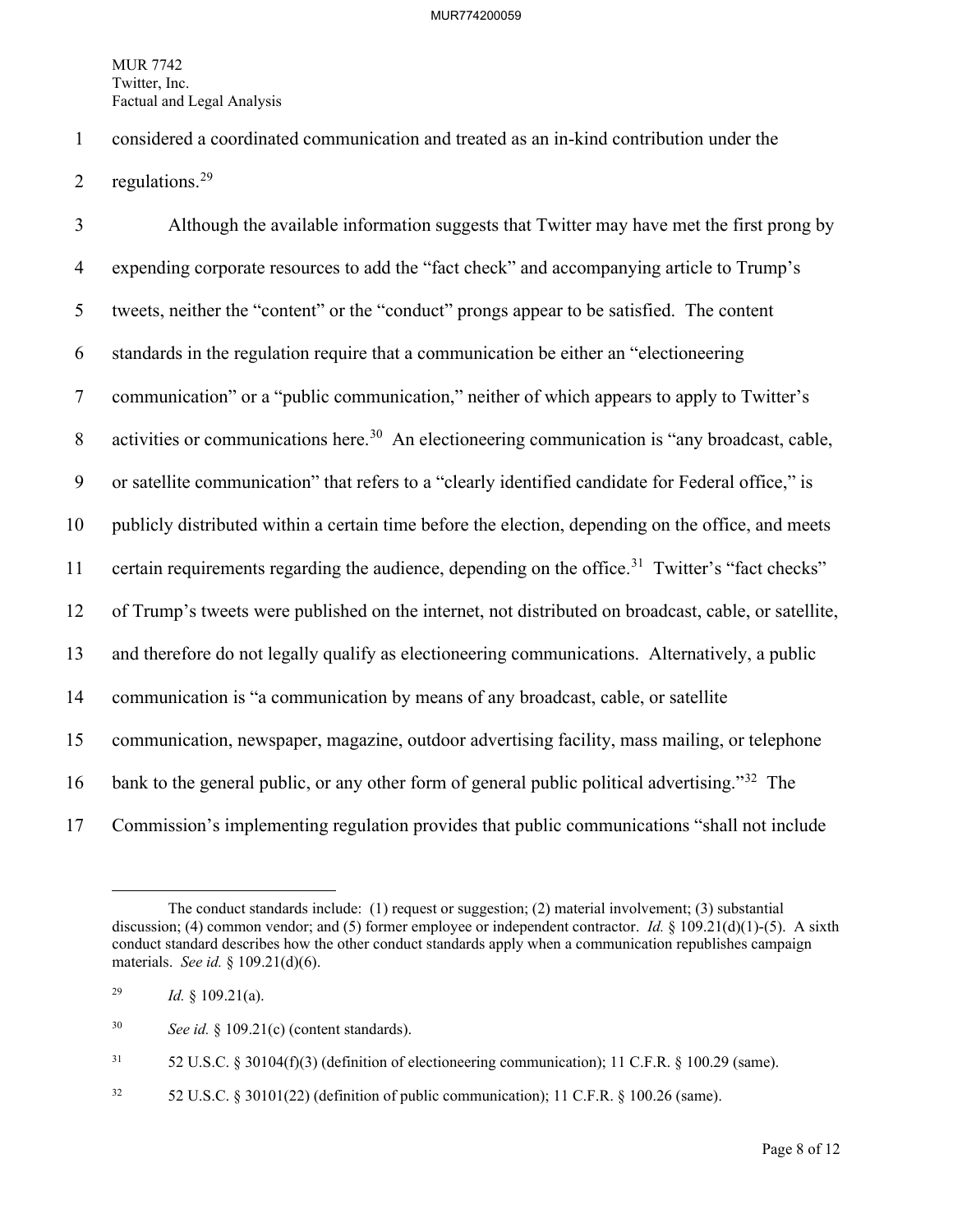1 communications over the Internet, except for communications placed for a fee on another 2 person's Web site."<sup>[33](#page-9-0)</sup> While Twitter's "fact check" labels and accompanying article were 3 internet communications, the available information reveals that Twitter did not place them for a 4 fee on another person's website, it placed them on its own website. As such, these posts do not 5 appear to be public communications. 6 It is likewise clear that the conduct prong is not satisfied. Each of the conduct standards 7 requires some interaction with the candidate or campaign regarding the communication, such as

8 a request or suggestion, substantial discussions, or use of a common vendor.<sup>[34](#page-9-1)</sup> There is no

9 indication, either in the Complaint or in any other information we have found, that Twitter added

10 the "fact checks" in coordination with Trump's opponents.<sup>35</sup> Instead, the "fact checks" appear to

11 be part of an ongoing program, and Twitter cites to a different situation in which the labeling

12 appeared to benefit Trump.<sup>[36](#page-9-3)</sup>

13 The available information likewise does not indicate that Twitter's costs in adding the 14 "fact check" labels satisfy the definition of coordinated expenditure — the analysis here focuses 15 on any payments by Twitter that were "not made for communications."<sup>[37](#page-9-4)</sup> To the extent that the 16 costs associated with the "fact checks" could be considered something other than

<span id="page-9-0"></span><sup>33 11</sup> C.F.R. § 100.26.

<span id="page-9-1"></span><sup>34</sup> *See id.* § 109.21(d) (content standards); *see also id.* 109.21(e) (stating that an agreement or formal collaboration "is not required for a communication to be a coordinated communication").

<span id="page-9-2"></span><sup>&</sup>lt;sup>35</sup> The Complaint does not specify which opponents. Trump's Democratic opponent in the 2020 race, Joe Biden, was not officially nominated until August 2020, which was several months after the conduct at issue in this case.

<span id="page-9-3"></span><sup>&</sup>lt;sup>36</sup> Resp. at 9 (asserting that Twitter added a "fact check" label to a tweet from a celebrity that used manipulated media to disparage Trump).

<span id="page-9-4"></span><sup>37</sup> Coordinated and Independent Expenditures, 68 Fed. Reg. at 425; *see* Advisory Op. 2011-14 at 4 (Utah Bankers Ass'n).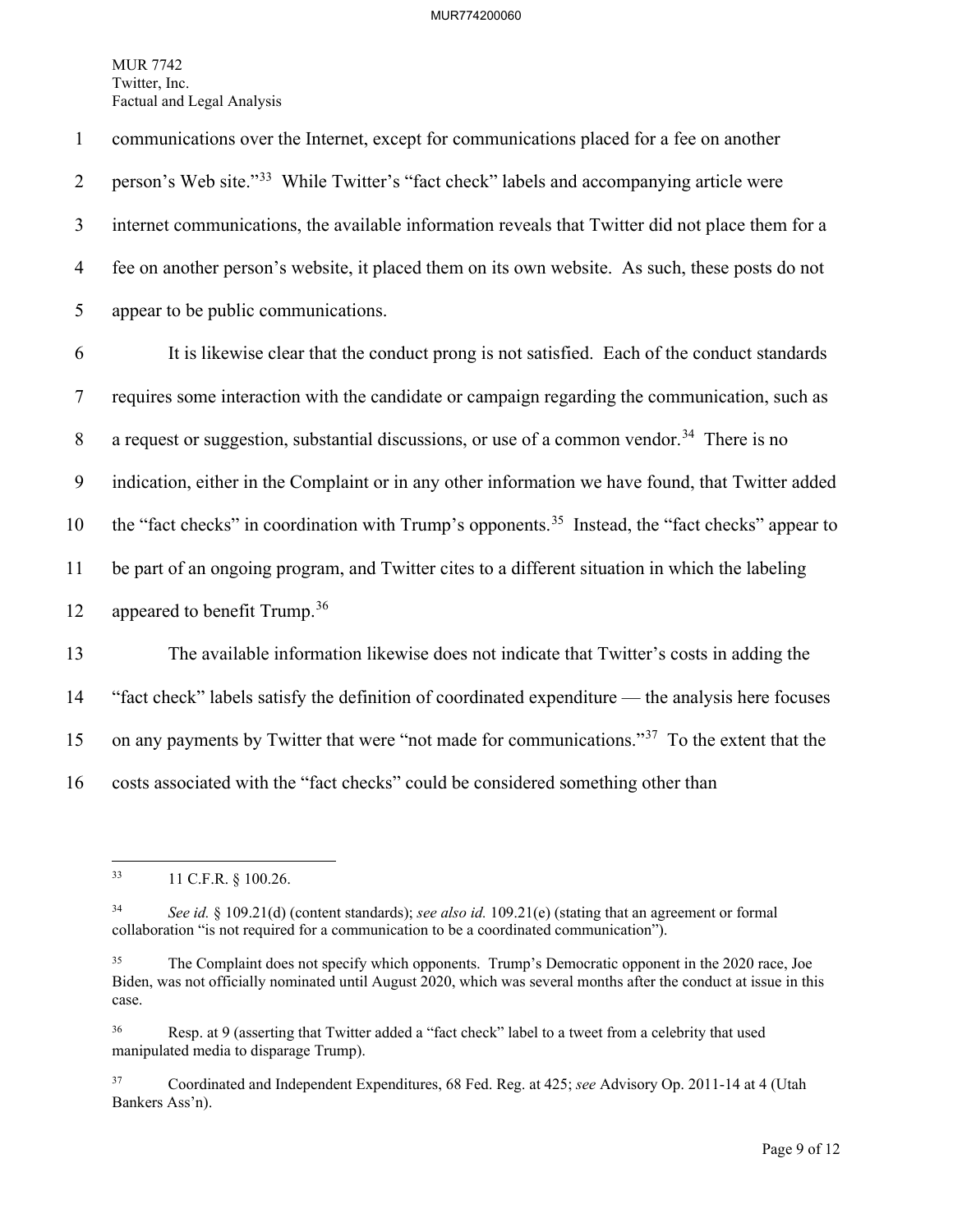1 communications, there is still nothing to suggest that Twitter made the payments "in cooperation, 2 consultation or concert with, or at the request or suggestion of any candidates.<sup>[38](#page-10-0)</sup> Again, there 3 are no facts from which to infer that Twitter had such contact with any of Trump's opponents, 4 and Twitter maintains that the "fact checks" at issue were made in accordance with its election-5 information policies.<sup>39</sup> Accordingly, there is no basis to infer that any payments by Twitter were 6 coordinated expenditures.

7 Finally, the Complaint alleges that Twitter qualifies as a debate platform but fails to 8 comply with the Commission's debate regulations.<sup>[40](#page-10-2)</sup> That multiple candidates may choose to 9 express their opinions via their Twitter accounts does not make Twitter a host of a debate. The 10 Commission has interpreted a debate to necessarily involve "face-to-face appearances or 11 confrontations," noting that this has been "an inherent characteristic of candidate debates since 12 the prototypical Lincoln-Douglas Debates in  $1858.^{41}$  $1858.^{41}$  $1858.^{41}$  Twitter may be said to be providing a 13 forum for debate and discussion, but it is not a "debate" within the meaning of Commission 14 regulations. More saliently, those regulations operate as an exception for activity that may 15 otherwise be considered a contribution or expenditure. The purpose of the regulations is to 16 "provide a specific exception so that certain nonprofit organizations and the news media may 17 stage debates, without being deemed to have made prohibited corporate contributions to the

<span id="page-10-0"></span><sup>38 52</sup> U.S.C. § 30116(a)(7)(B)(i); 11 C.F.R. § 109.20(a).

<span id="page-10-1"></span><sup>39</sup> Resp. at 11.

<span id="page-10-2"></span><sup>40</sup> *See* Compl. at 2, 12.

<span id="page-10-3"></span><sup>41</sup> Advisory Op. 1986-37 (National Conservative Foundation) at 4 (determining that a forum that did not include face-to-face confrontations was not a debate for purposes of the Commission's regulations: "Although the format and structure of these debates varied from one instance to another, the common element in all of them was a face-to-face confrontation. The Commission's nonpartisan candidate debate regulations were drafted with this historical, traditional concept of candidate debates in mind").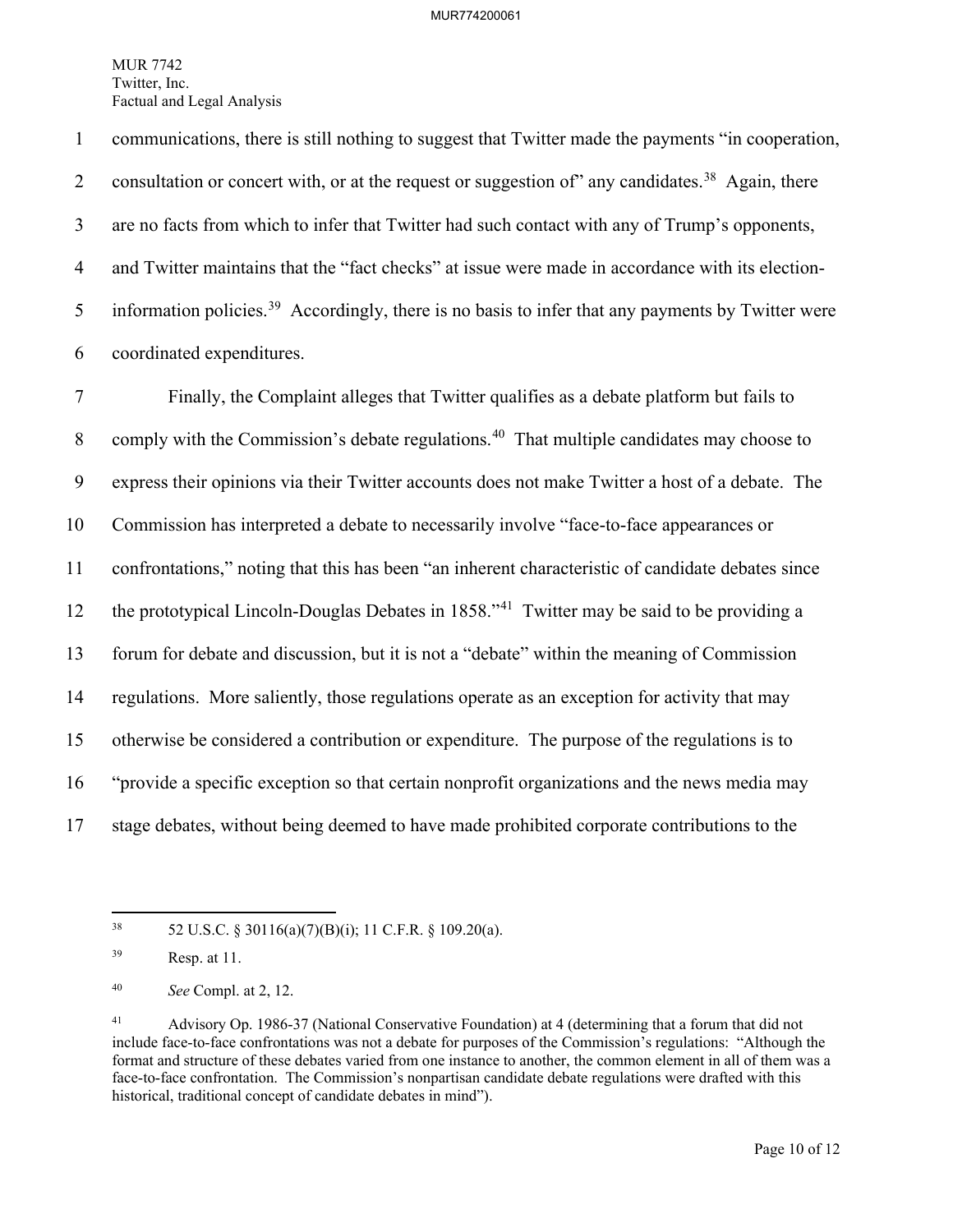- 1 candidates taking part in the debate." $42$  Because, as explained above, Twitter's alleged activities 2 in connection with these matters are not contributions in the first place, determining whether the 3 exception would apply is unnecessary.
- 4 For the foregoing reasons, there is no reason to believe that Twitter violated 52 U.S.C. 5 § 30118(a) by making prohibited in-kind contributions.
- 

### 6 **B. There is No Reason to Believe that Twitter Made an Unreported**  7 **Independent Expenditure**

8 An "independent expenditure" is an expenditure "for a communication expressly 9 advocating the election or defeat of a clearly identified candidate" that is not coordinated with 10 the candidate or the candidate's committee.<sup>[43](#page-11-1)</sup> The term "expressly advocating" means any 11 communication that: (1) uses phrases or words such as "vote for," "elect," "defeat," etc., "which 12 in context can have no other reasonable meaning than to urge the election or defeat of one or 13 more clearly identified candidate(s);" or (2) "[w]hen taken as a whole and with limited reference 14 to external events, such as the proximity to the election, could only be interpreted by a 15 reasonable person as containing advocacy of the election or defeat of one or more clearly 16 identified candidate(s)."<sup>44</sup> Every person (other than a political committee) who makes 17 independent expenditures in an aggregate amount or value in excess of \$250 during a calendar

18 vear shall file a statement with the Commission.<sup>[45](#page-11-3)</sup>

<span id="page-11-0"></span><sup>&</sup>lt;sup>42</sup> *See* Corporate and Labor Organization Activity; Express Advocacy and Coordination with Candidates, 60 Fed. Reg. 64260, 64261 (Dec. 14, 1995). The Commission does not take a position on whether simultaneous face-toface appearances or confrontations via videoconference or other technological means may also qualify as debates.

<span id="page-11-1"></span><sup>43 11</sup> C.F.R. § 100.16(a) (definition of independent expenditure); *see also* 52 U.S.C. § 30101(17) (same).

<span id="page-11-2"></span><sup>44 11</sup> C.F.R. § 100.22(a)-(b).

<span id="page-11-3"></span><sup>45 52</sup> U.S.C. § 30104(c)(1); *see also* 11 C.F.R. § 114.10(b) (independent expenditure reporting requirements for corporations and labor organizations).